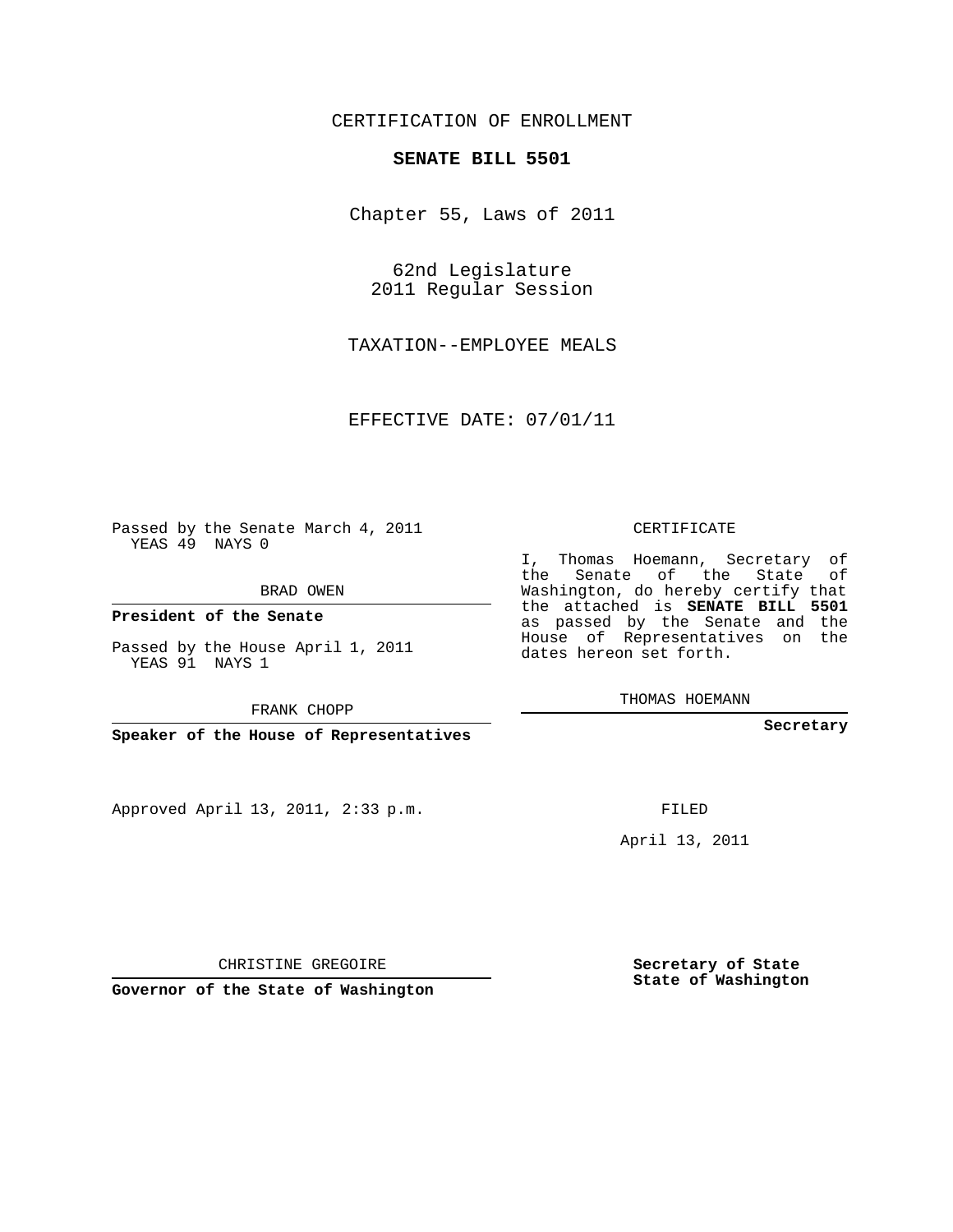## **SENATE BILL 5501** \_\_\_\_\_\_\_\_\_\_\_\_\_\_\_\_\_\_\_\_\_\_\_\_\_\_\_\_\_\_\_\_\_\_\_\_\_\_\_\_\_\_\_\_\_

\_\_\_\_\_\_\_\_\_\_\_\_\_\_\_\_\_\_\_\_\_\_\_\_\_\_\_\_\_\_\_\_\_\_\_\_\_\_\_\_\_\_\_\_\_

Passed Legislature - 2011 Regular Session

**State of Washington 62nd Legislature 2011 Regular Session**

**By** Senators Murray, Kilmer, Schoesler, Conway, Honeyford, Kohl-Welles, Keiser, Shin, Holmquist Newbry, and White

Read first time 01/27/11. Referred to Committee on Ways & Means.

 AN ACT Relating to the taxation of employee meals provided without specific charge; adding a new section to chapter 82.04 RCW; adding a new section to chapter 82.08 RCW; adding a new section to chapter 82.12 RCW; providing an effective date; and declaring an emergency.

BE IT ENACTED BY THE LEGISLATURE OF THE STATE OF WASHINGTON:

 NEW SECTION. **Sec. 1.** A new section is added to chapter 82.04 RCW to read as follows:

 (1) This chapter does not apply to restaurants in respect to meals provided without specific charge to employees.

 (2) For the purposes of this section, the definitions in section 2 of this act apply.

 NEW SECTION. **Sec. 2.** A new section is added to chapter 82.08 RCW to read as follows:

 (1) The tax levied by RCW 82.08.020 does not apply to a meal provided without specific charge to an employee by a restaurant.

 (2) For the purposes of this section, the following definitions apply unless the context clearly requires otherwise.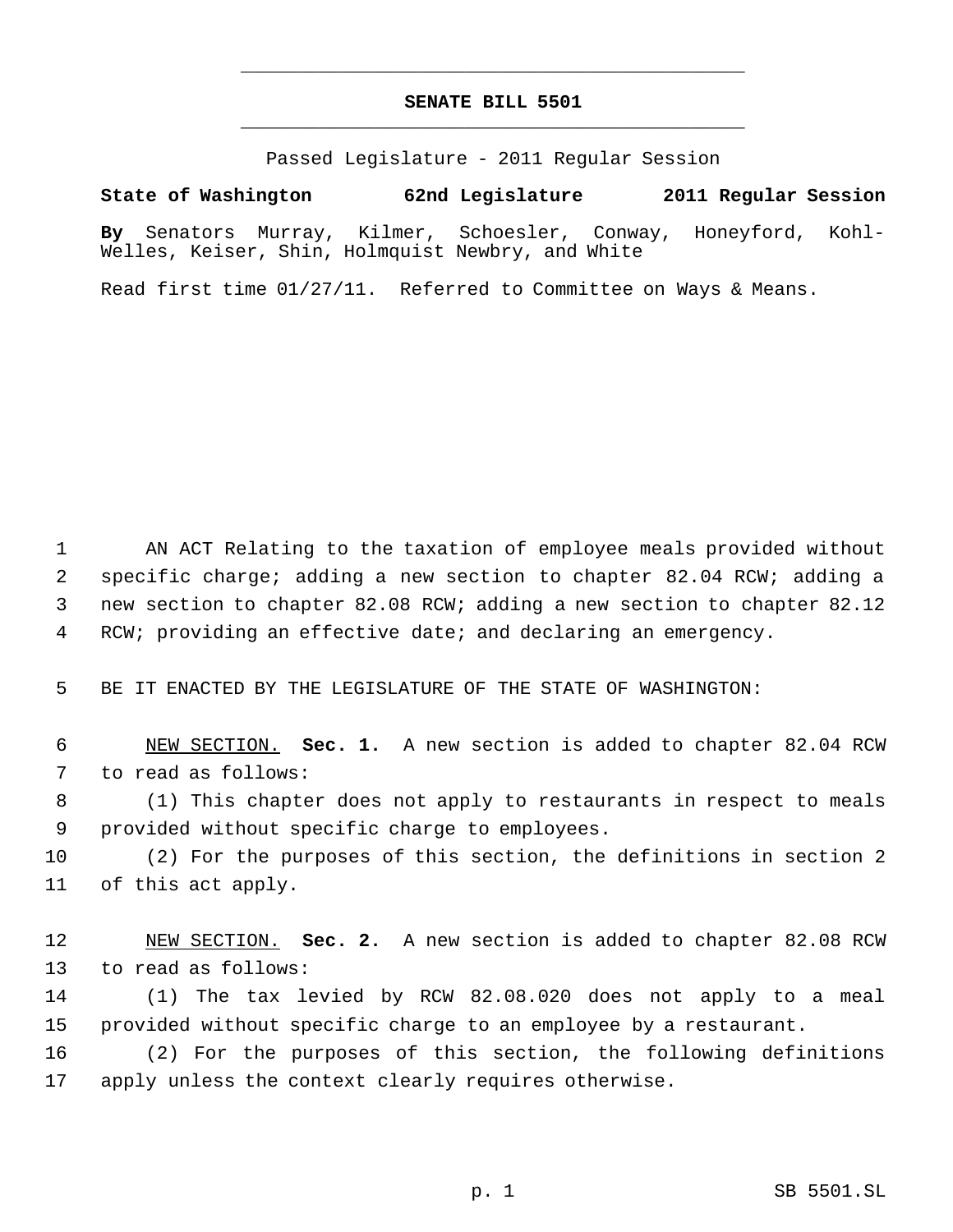(a) "Meal" means one or more items of prepared food or beverages other than alcoholic beverages. For the purposes of this subsection, "alcoholic beverage" and "prepared food" have the same meanings as provided in RCW 82.08.0293.

 (b) "Restaurant" means any establishment having special space and accommodation where food and beverages are regularly sold to the public for immediate, but not necessarily on-site, consumption, but excluding grocery stores, mini-markets, and convenience stores. Restaurant includes, but is not limited to, lunch counters, diners, coffee shops, espresso shops or bars, concession stands or counters, delicatessens, and cafeterias. It also includes space and accommodations where food and beverages are sold to the public for immediate consumption that are located within hotels, motels, lodges, boarding houses, bed and breakfast facilities, hospitals, office buildings, movie theaters, and schools, colleges, or universities, if a separate charge is made for such food or beverages. Mobile sales units that sell food or beverages for immediate consumption within a place, the entrance to which is subject to an admission charge, are "restaurants." So too are public and private carriers, such as trains and vessels, that sell food or beverages for immediate consumption if a separate charge for the food and/or beverages is made. A restaurant is open to the public for purposes of this section if members of the public can be served as guests. "Restaurant" does not include businesses making sales through vending machines or through mobile sales units such as catering trucks or sidewalk vendors of food or beverage items.

 NEW SECTION. **Sec. 3.** A new section is added to chapter 82.12 RCW to read as follows:

 (1) The provisions of this chapter do not apply in respect to a meal provided without specific charge to an employee by a restaurant.

 (2) For the purposes of this section, the definitions in section 2 of this act apply.

 NEW SECTION. **Sec. 4.** This act is necessary for the immediate preservation of the public peace, health, or safety, or support of the state government and its existing public institutions, and takes effect